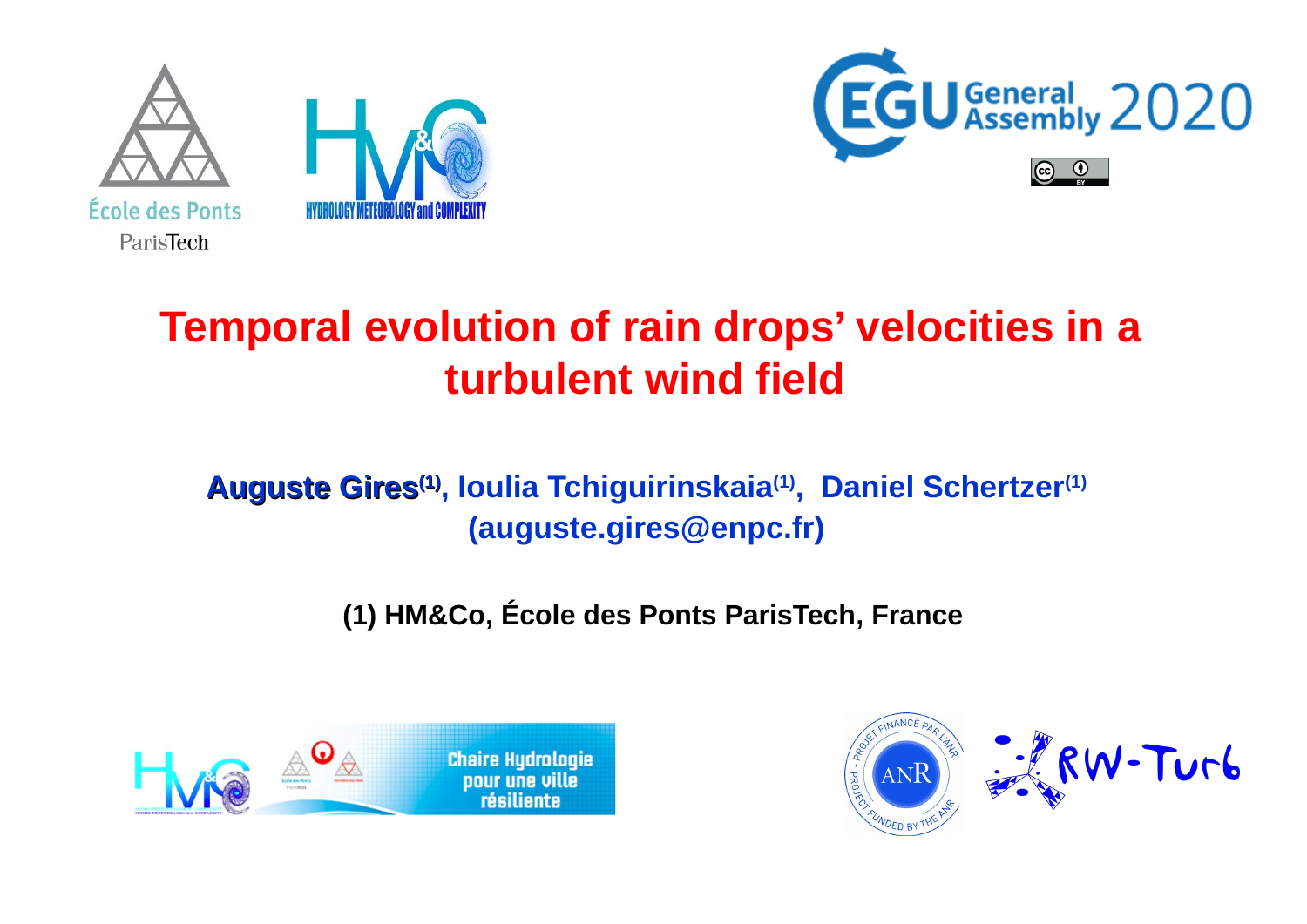

## **Introduction**

It is commonly assumed that a rain drop falls vertically at a speed equal to its so called "terminal fall velocity" which has been determined both empirically and theoretically by equating the net gravity force with the drag force due to the fact the drop is moving in the atmosphere. This velocity depends on the size of the drop, usually characterized by its equivolumic diameter.

In this investigation we study the temporal evolution of the velocity of a rain drop falling through multifractal turbulent wind field varying in space and time.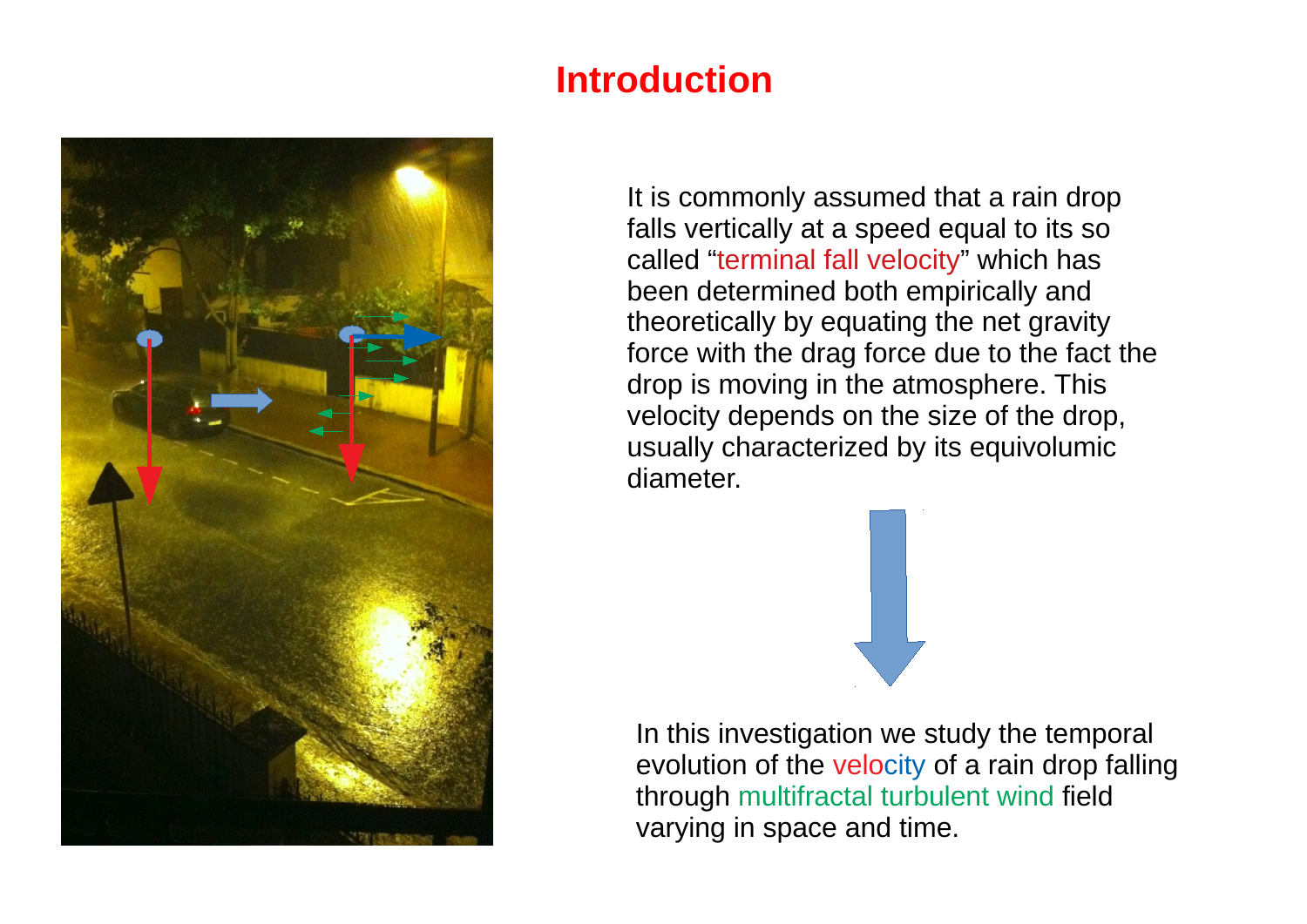### **Methodology**

#### **The drop's governing equation**

The forces at stake on the particle p (a spherical drop of water of diameter D) :

$$
\begin{array}{ccccc}\n & e_x & \text{Diag force} & F & \text{A} & \text{Dair} & Vol & \underline{g} & \text{Buoyancy} \\
& e_x & \frac{e_y}{\sqrt{g_y}} & \frac{e_y}{\sqrt{g_y}} & Vol & \underline{g} & \text{Grawity}\n\end{array}
$$

$$
E = \frac{1}{2} \frac{\pi D^2}{4} c_D \rho_{air} v_{rel} \underline{v}_{rel}
$$

$$
\textsf{With}: \qquad \underline{v}_{rel} = \underline{v}_{wind} - \underline{v}_p
$$

$$
c_D = 0.25 + \frac{24}{Re} + \frac{6}{1 + \sqrt{Re}}
$$

Relative velocity between the wind and the falling particle

Drag coefficient (White 1974)

$$
Re = \frac{\rho_{air} v_{rel} D}{\mu_{air}}
$$

Reynolds number where  $\mu_{_{\sf air}}$  is the absolute viscosity of air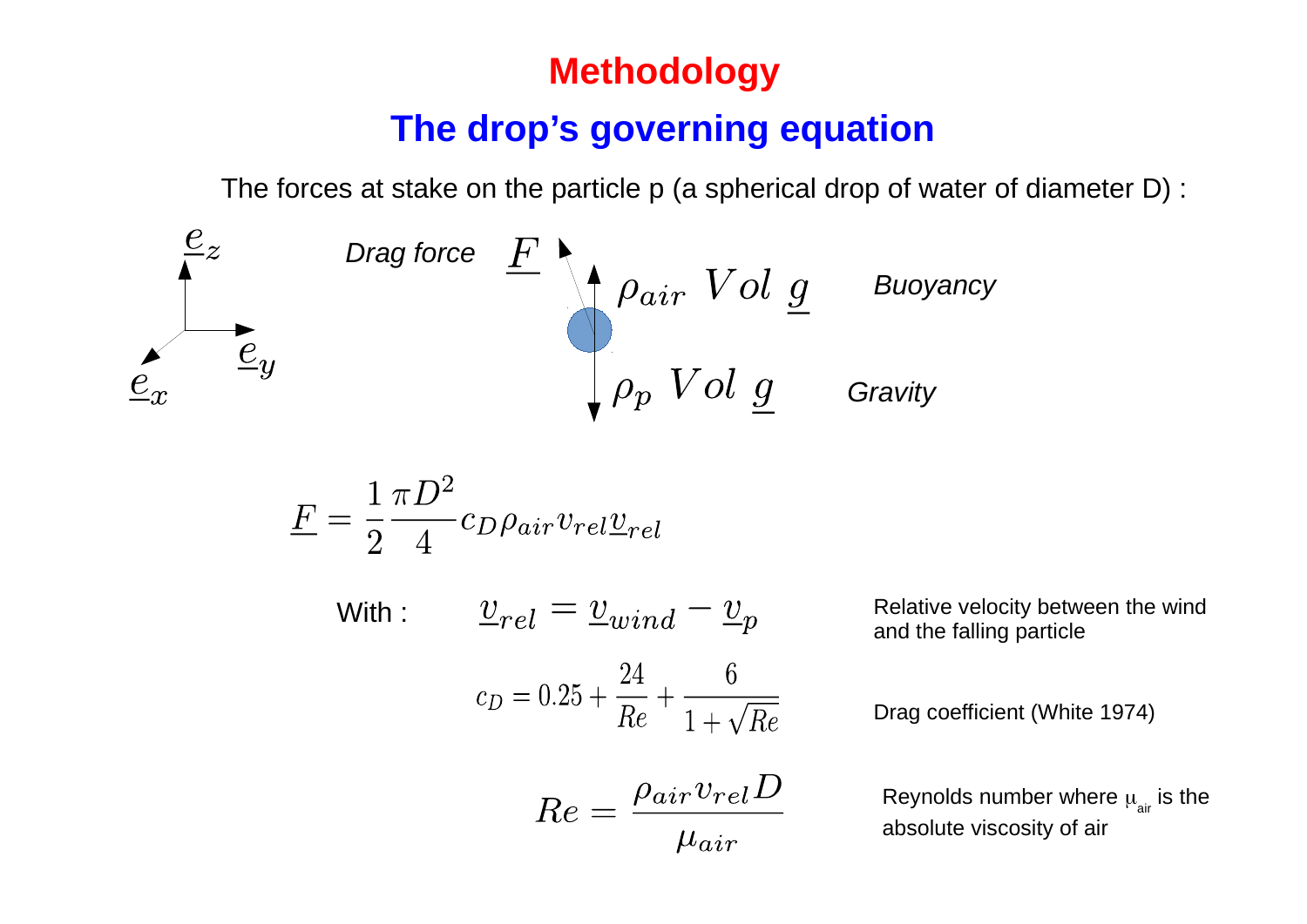# **The drop's governing equation Methodology**



Relative velocity between the wind and the falling particle

Drag coefficient (White 1974)

Reynolds number where  $\mu_{\textrm{\tiny air}}$  is the absolute viscosity of air

Numerical solving through an explicit scheme with  $\Delta t = 0.001$  s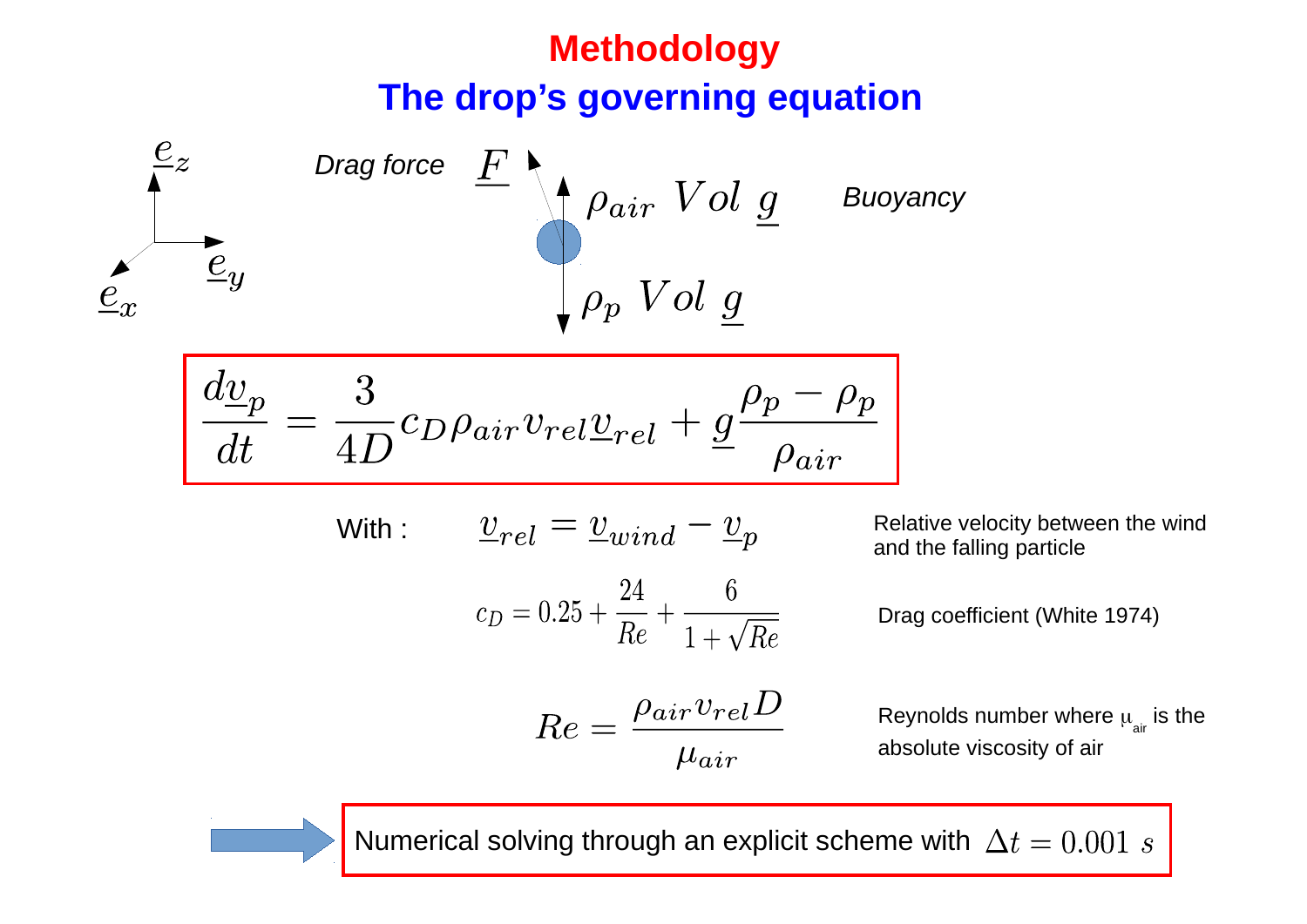# **Methodology Universal Multifractals**

A physically based theoretical framework enabling characterization and simulation of geophysical fields exhibiting extreme variability over wide range of scales :







#### **Three exponents**

 - H: the degree of non-conservation (H=0 for a conservative field)

 $-C_1$ : the mean intermittency (how concentrated is the average field,  $C_1=0$  for homogeneous field)

 $-\alpha$ : the multifractality index (how fast the intermittency evolves when you slightly go away from the average field)

#### **With straightforward consequence on the extremes**

- Large  $\alpha$  and  $C_1 \rightarrow$  strong extremes
- Little  $\alpha$  and  $C_1 \rightarrow$  low extremes

*Schertzer and Lovejoy (1987)*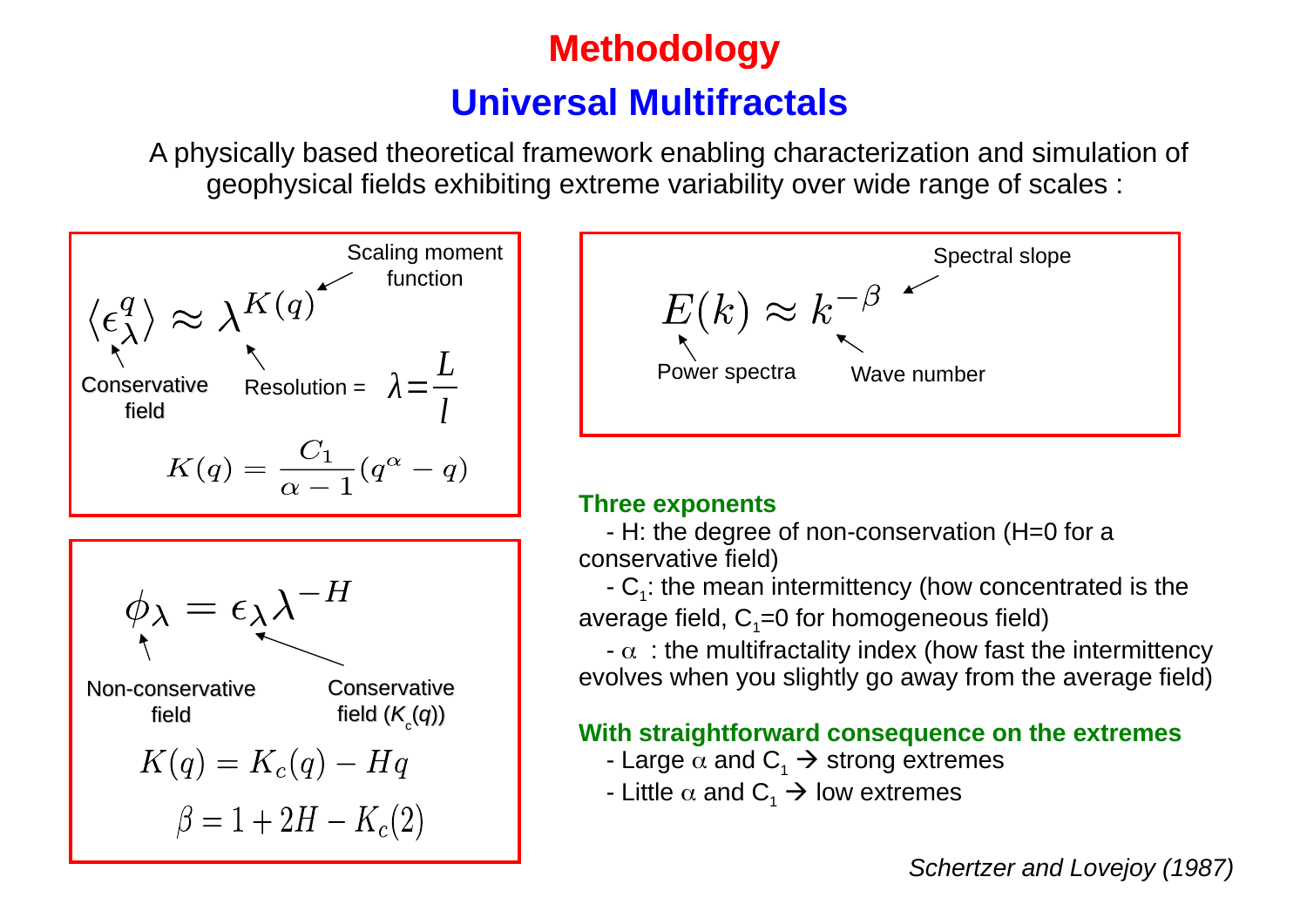## **Methodology**

## **A wind grid simulated with space-time discrete UM cascades**

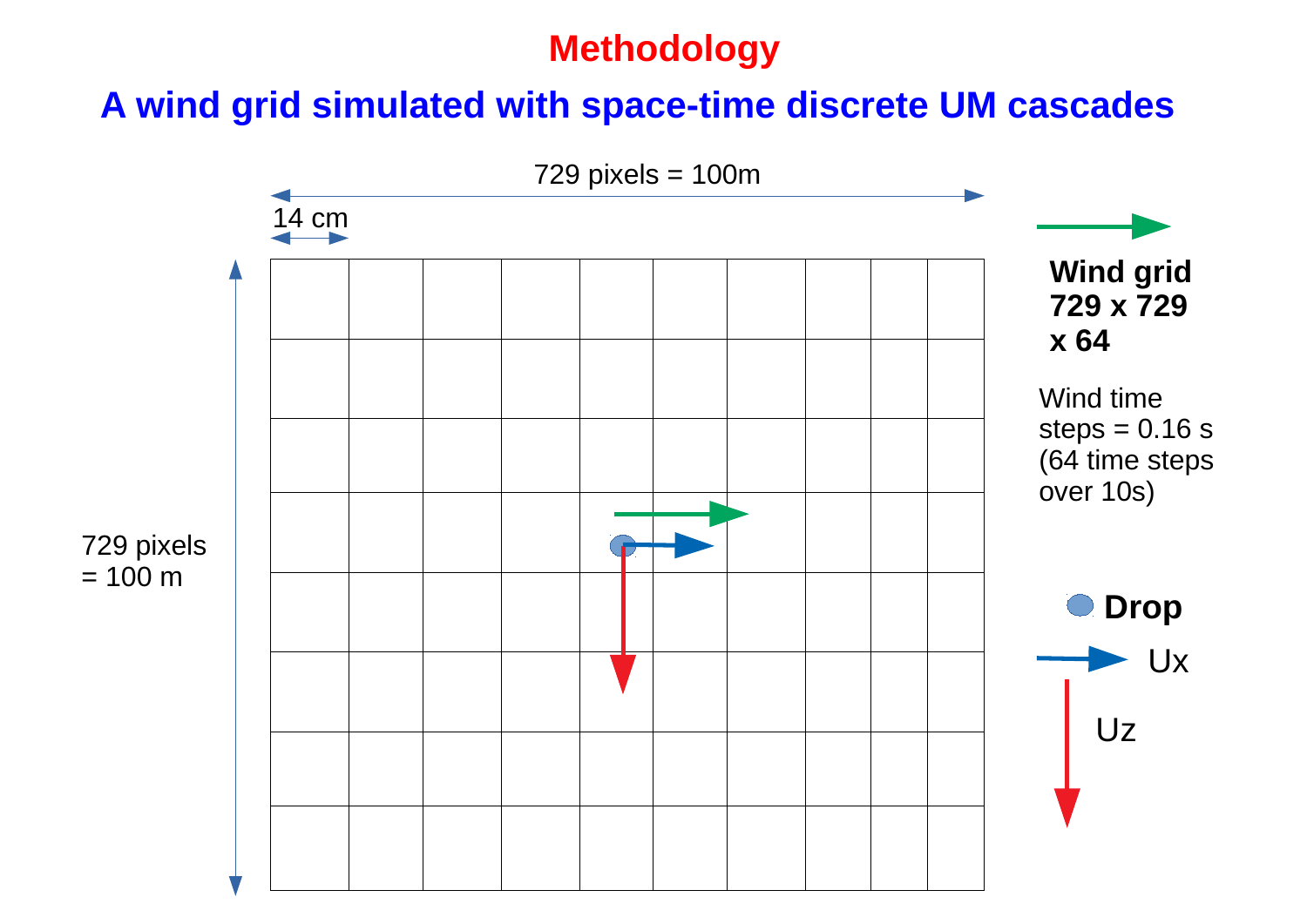## **Results**

#### **Trajectories for various wind samples**



- Trajectories of drops of various diameter for 5 different wind fields  $(\alpha=1.7; C_1=1.2)$ 

- All drops starting at *z* = 1500 *m*; evolution over 10 s studied

- Obviously, larger drops fall quickly

- Some horizontal dispersion is noticed, slightly more pronounced for smaller drops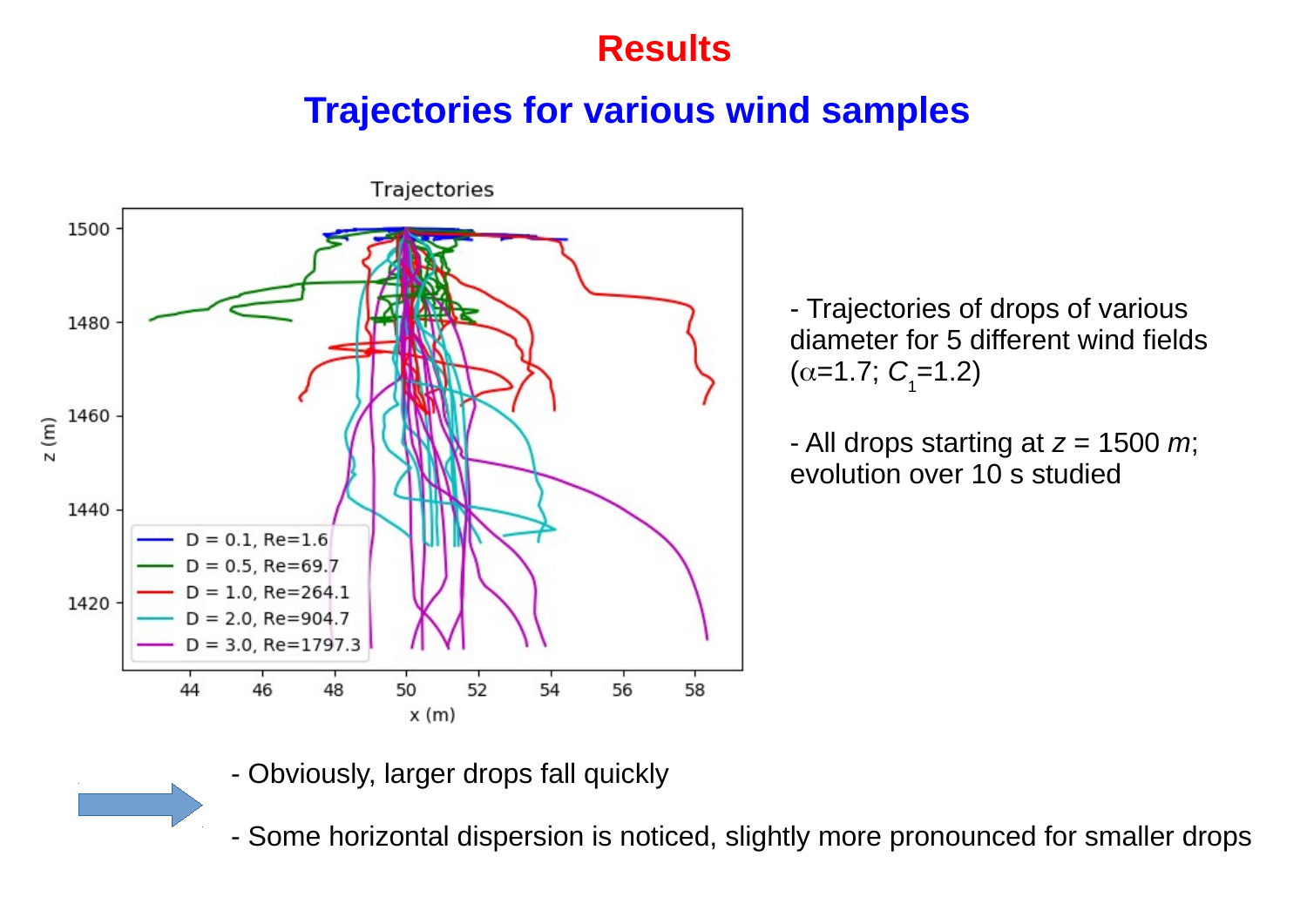#### **Results**

# **Scaling properties of horizontal drop velocity**

**For D = 0.1 mm**





- **v<sub>x</sub>** closely following wind fluctuations
- **v<sub>x</sub> exhibiting scaling behaviour**

- Some minor impact on vertical fall velocity

For  $D = 3$  mm



- **v**<sub>x</sub> following only large scale wind fluctuations
- v<sub>x</sub> exhibiting scaling behaviour

with  $\beta$  much greater

 $3.5$ 

- Some minor impact on vertical fall velocity